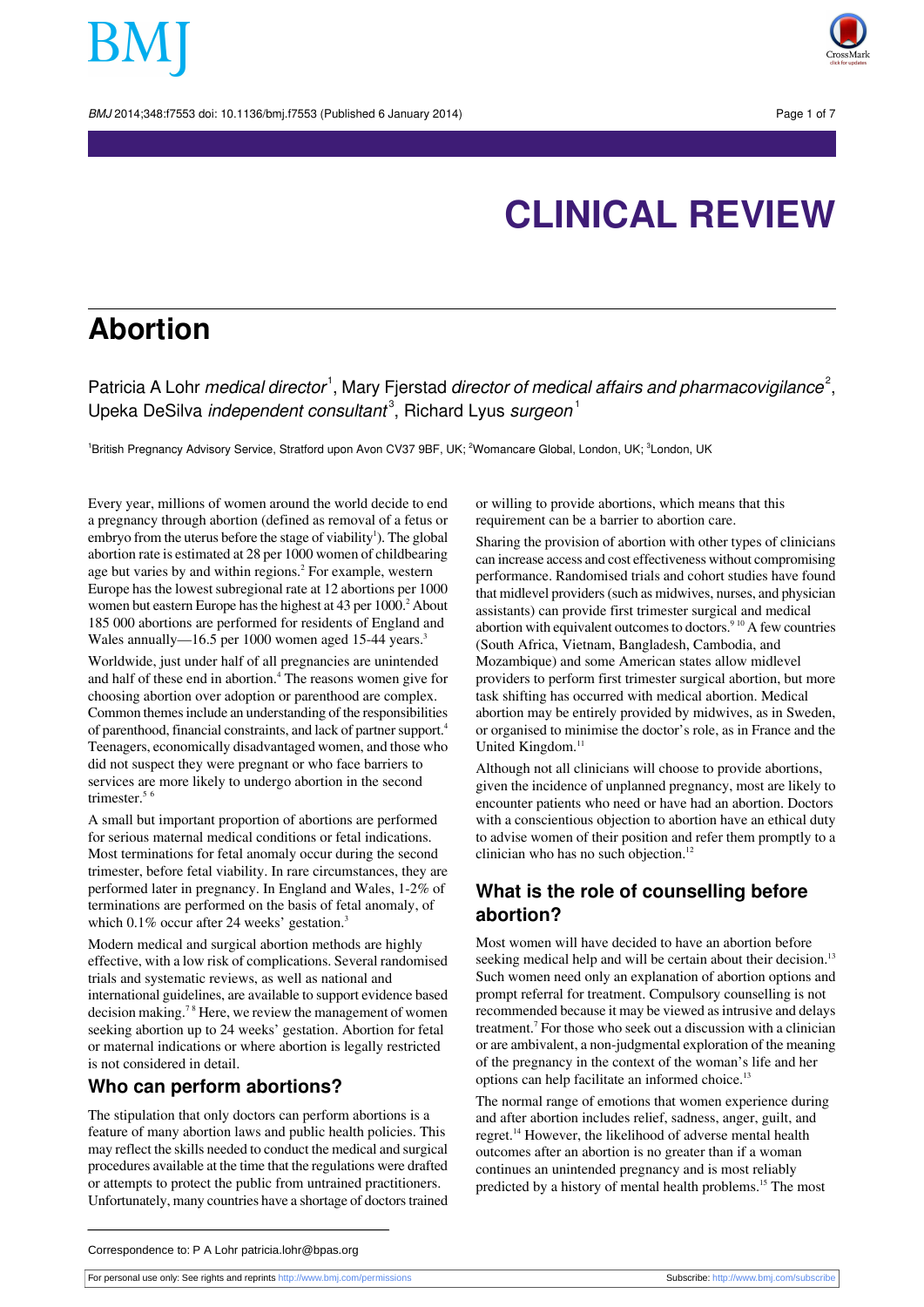#### **Summary points**

Abortion is a common feature in the reproductive lives of women around the world

Most women seeking an abortion have made their decision before consulting with a healthcare provider and require unbiased information and prompt referral for services

Medical and surgical abortions are both highly effective, with low rates of complications; a choice of procedures should be offered Uncomplicated abortions are not associated with long term psychological or physical sequelae

Women who wish to use a contraceptive method after abortion should start as soon as possible after the abortion and preferably on the day of the procedure

#### **Sources and selection criteria**

We based this article on peer reviewed original research, systematic reviews, and meta-analyses identified through PubMed, the Cochrane Database, and personal archives. Searches were limited to publications in English. We prioritised randomised trials and systematic reviews and also consulted evidence based guidelines.

common emotions that women expect to feel after abortion are relief (63%) and confidence (52%), but 3% anticipate coping poorly.<sup>16</sup> Supportive counselling before and after an abortion should therefore be available for those who request it.<sup>7</sup>

### **What medical assessment is required?**

The first step, which can be completed by a general practitioner if consulted, is to confirm that the woman is pregnant by establishing a history of amenorrhoea and early pregnancy symptoms such as nausea, breast tenderness, and fatigue or by documenting a positive urine pregnancy test. Further medical assessment by the abortion provider should focus on determining the gestational age, whether any contraindications to choice of method or anaesthesia exist, and if the abortion needs to be performed in hospital.

The duration of pregnancy is often established by ultrasound if readily available. However, if not available, this should not be a barrier to service provision because its routine use does not improve the safety or efficacy of abortion.<sup>17</sup> The date of the last menstrual period and a pelvic examination are sufficient in most cases, with the selective use of ultrasound if there is a discrepancy between the last menstrual period and uterine size or if ectopic pregnancy is suspected.

The clinical history should include a review of general health; observations; height and weight; allergies; obstetric and gynaecological history, including previous ectopic pregnancy and sexually transmitted infections; and a history of relevant medical conditions and drugs. Indications for treatment in hospital include conditions that necessitate prolonged or intensive monitoring, such as severe cardiopulmonary disease, and those that place the woman at high risk of haemorrhage, such as placenta accreta or coagulopathy. Some conditions, such as obesity or uterine anomalies including large fibroids, can make surgical abortion more challenging so prior knowledge is useful for procedure planning.

Routine laboratory testing is not a prerequisite for abortion services.<sup>7</sup> Measuring haemoglobin or haematocrit levels may be useful if there is a concern for haemorrhage. Tests for rhesus  $(Rh)$  blood group should be provided when feasible.<sup>7</sup> A structured review found little evidence for isoimmunisation at the time of first trimester abortion.<sup>18</sup> Despite the weak evidence to support the use of rhesusimmunoglobulin after early abortion, its administration involves little risk and there is theoretical evidence of its necessity. Therefore, most services in high resource settings obtain evidence of rhesus (D) antigen status regardless of gestational age and give anti-D immunoglobulin to Rh negative women.<sup>78</sup>

Opportunistic screening for sexually transmitted infections, including HIV, or abnormal cervical cytology may also be performed.

## **What methods are available? Surgical abortion**

Vacuum aspiration is the recommended method of first trimester surgical abortion because of its superior efficiency, effectiveness, and safety compared with sharp curettage.<sup>7</sup> <sup>8</sup> Either an electric or manual vacuum device can be used; manual devices use a valve and locking plunger in a 60 mL handheld syringe. A systematic review of randomised trials found no differences between techniques in terms of complications or patient satisfaction.<sup>19</sup> Some providers find manual aspiration less acceptable after nine weeks' gestation because the device must be emptied many times to complete the procedure.<sup>19</sup>

Administration of 400 µg of the prostaglandin analogue misoprostol sublingually for two hours or vaginally for three hours before surgery softens and dilates the cervix.<sup>20</sup> This leads to a slightly faster aspiration but may also cause side effects such as pain and bleeding.<sup>20</sup> One placebo controlled randomised trial found a decrease in cervical lacerations (four fewer/1000) and decreased need for uterine re-evacuation (15 fewer/1000) in women who received misoprostol.<sup>21</sup> However, given the rarity of complications with vacuum aspiration, the benefit of its routine use remains unclear.

Dilatation and evacuation is performed from 14-15 weeks' gestation. The cervix is prepared several hours to one or more days before specialised forceps are used to remove the fetus and placenta. Misoprostol can be used for cervical ripening, although a Cochrane review of randomised trials found that osmotic dilators provide superior cervical dilatation throughout the second trimester and a greater reduction in procedure time in the early second trimester. $^{22}$  Two types of osmotic dilators are available: laminaria made of compressed seaweed and Dilapan-S made of polyacrylate based hydrogel. After insertion into the cervical canal, these devices swell to cause expansion of the os. They also induce the release of natural prostaglandins and lead to cervical softening.

Hysterotomy and hysterectomy are outdated methods used only when a transcervical approach is not possible—for example, when the cervix is obstructed by a large tumour.

#### **Medical abortion**

The development of simple highly effective drug regimens for abortion hastransformed abortion care in the past 30 years. Use of the progesterone antagonist RU-486 (now known as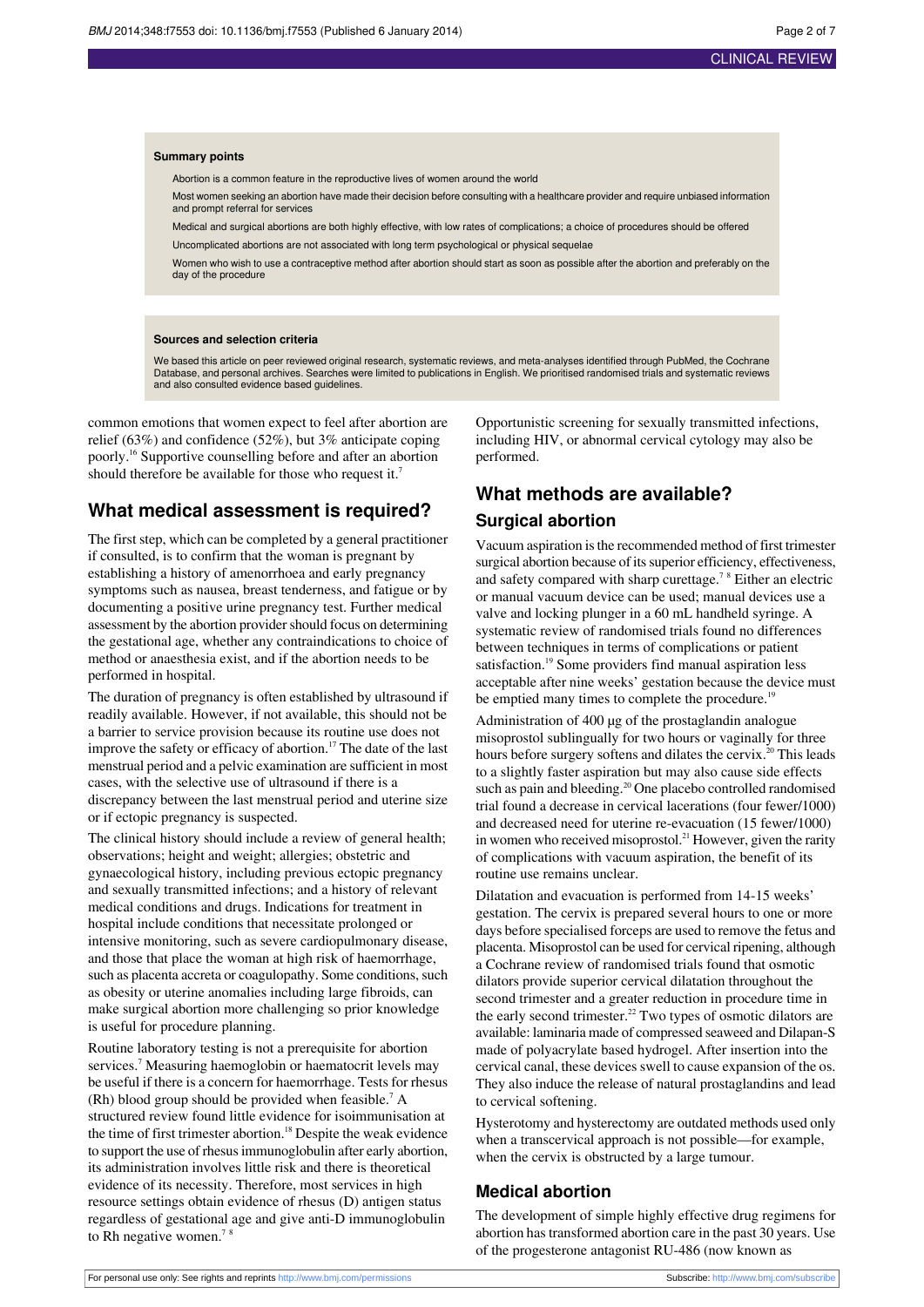mifepristone) followed by misoprostol is the most efficacious, well tolerated, and cost effective regimen in the first and second trimesters.<sup>23 24</sup> Misoprostol can be used alone but is less effective.

On the basis of randomised trials, the recommended regimen up to 63 days' gestation is mifepristone 200 mg orally, followed 24-48 hours later by misoprostol 800 µg, administered by the buccal, vaginal, or sublingual routes.<sup>7</sup> <sup>8</sup> Most women abort two to six hours after administration of misoprostol. A meta-analysis of randomised trials found no difference in overall efficacy with an interval between mifepristone and misoprostol of 0-72 hours, but there was a trend towards slightly lower success rates with intervals of less than eight hours.<sup>25</sup>

Medical abortion protocols typically require women to take mifepristone in the clinic, and in some countries, such as the UK, there are legal restrictions on the places where both mifepristone and misoprostol can be given. In a study where women had a choice of clinic versus home use of mifepristone, there were no differences in rates of efficacy or complications between groups, but women who took the drug at home were more likely to say they would choose that option again and to recommend it to a friend.<sup>26</sup> Women can also safely and effectively self administer misoprostol at home and manage the abortion themselves. A systematic review of prospective cohort studies across countries found no differences in effectiveness or satisfaction between women who chose home based medical abortion and those who returned to the clinic and stayed several hours after taking misoprostol.<sup>27</sup>

Information must be provided about pain management, vaginal bleeding, and the expulsion of products of conception after misoprostol use, as well as the signs of possible complications and whom to contact should they occur. Vaginal bleeding that soaks more than two sanitary pads for two consecutive hours; temperature persistently greater than 38°C; severe abdominal pain unrelieved by analgesics; nausea, vomiting, or diarrhoea that continues more than 24 hours after misoprostol administration; and persistent pregnancy symptoms one to two weeks after drug use are indications to contact a health professional for advice.

In studies of medical abortion after nine weeks' gestation, women returned to the health facility for administration of misoprostol and remained until the pregnancy was expelled. The regimen for which there is the most evidence is 200 mg mifepristone administered orally, followed 36-48 hours later by a single 800 µg dose of misoprostol given vaginally and then 400 µg every three hours until delivery. In a consecutive series of 1002 women at 13-21 weeks' gestation, 97% aborted within five doses of misoprostol and the median induction to abortion time was  $6.25$  h (range  $0-67.5$ ).<sup>28</sup>

Contraindications to the use of mifepristone-misoprostol include chronic adrenal failure, inherited porphyria, previous allergic reaction to mifepristone or misoprostol, and known or suspected ectopic pregnancy. Because mifepristone is also an antiglucocorticoid, caution and clinical judgment are needed for women using corticosteroids long term. Mifepristone blocks negative feedback mechanisms that control cortisol secretion. Therefore, in women with adrenocorticotrophin-adrenal suppression, exposure to mifepristone may reduce the effectiveness of corticosteroids or interfere with steroid management of exacerbations—for example, in women with severe poorly controlled asthma.<sup>29</sup> The quality of this evidence is low—data come from experimental and animal studies only.

## **Which method of abortion is preferable?**

The determinants of preference for an individual woman are not always clear. Some prefer surgical methods because they are quick, can be performed with a general anaesthetic, and have a low risk of complications. Others prefer medical abortion because it does not involve surgical instrumentation or anaesthesia and is perceived to be more natural. The small number of randomised trials available found that medical abortion was less acceptable than surgical abortion mainly due to greater pain and prolonged or heavier bleeding.<sup>30 31</sup> However, cohort studies have shown that acceptability and satisfaction with either method is greatest when women are able to receive the type of abortion they want.<sup>32</sup> Thus, it is recommended that services with appropriately trained providers make both methods available at all gestational ages for which abortion is offered.<sup>78</sup>

## **How is pain managed during abortion?**

Pain management options for vacuum aspiration include general anaesthesia and local cervical anaesthesia, with or without oral or intravenous analgesics and sedatives. Second trimester surgical procedures are usually conducted with general anaesthesia. Advantages of local anaesthesia include lower cost; faster recovery; a greater sense of control for the woman; and a reduction in procedural risks, such as haemorrhage and cervical laceration.<sup>33</sup> Local anaesthesia does not eliminate discomfort, however, and some women may find being awake unacceptable. Women's preference, risk factors for anaesthetic complications, setting, and resources should be considered when choosing a method of pain control during surgical abortion.

Pain is a feature of first and second trimester medical abortion, yet few studies examine its management. A systemic review found the existing data too limited to make definitive recommendations.<sup>34</sup> Many clinicians alternate a mild oral opiate with non-steroidal anti-inflammatory drugs or use parenteral opioids, especially in the second trimester. The few randomised trials available show that ibuprofen is more effective than paracetamol for pain reduction with early medical abortion,<sup>35</sup> and that diclofenac given with the first dose of misoprostol between 13 and 22 weeks of gestation does not interfere with the action of the misoprostol and reduces the need for opioid injections.<sup>36</sup>

## **What are the risks associated with abortion?**

In countries where abortion is safe and legal and modern methods are used, women can be reassured that major complications and mortality are rare at all gestations.

The mortality rate is 0.6 deaths per 100 000 abortions—far lower than that associated with childbirth.<sup>37</sup> The same cannot be said when abortion is provided unsafely, where it accounts for 13% of all maternal deaths (box). $38$ 

Major complications occur in 0.7 per 1000 first trimester vacuum aspirations,<sup>44</sup> and hospital admission or blood transfusions are needed in four of every 1000 women undergoing early medical abortion.<sup>45</sup> Rates increase for both medical and surgical abortion as gestational age advances. About one in 100 second trimester medical or surgical abortions is associated with a major complication.<sup>28</sup> 46 47

Women need to be informed of the risks of the methods of abortion being considered, including anaesthetic risks and complications that may require additional interventions such as laparoscopy, laparotomy, or blood transfusion.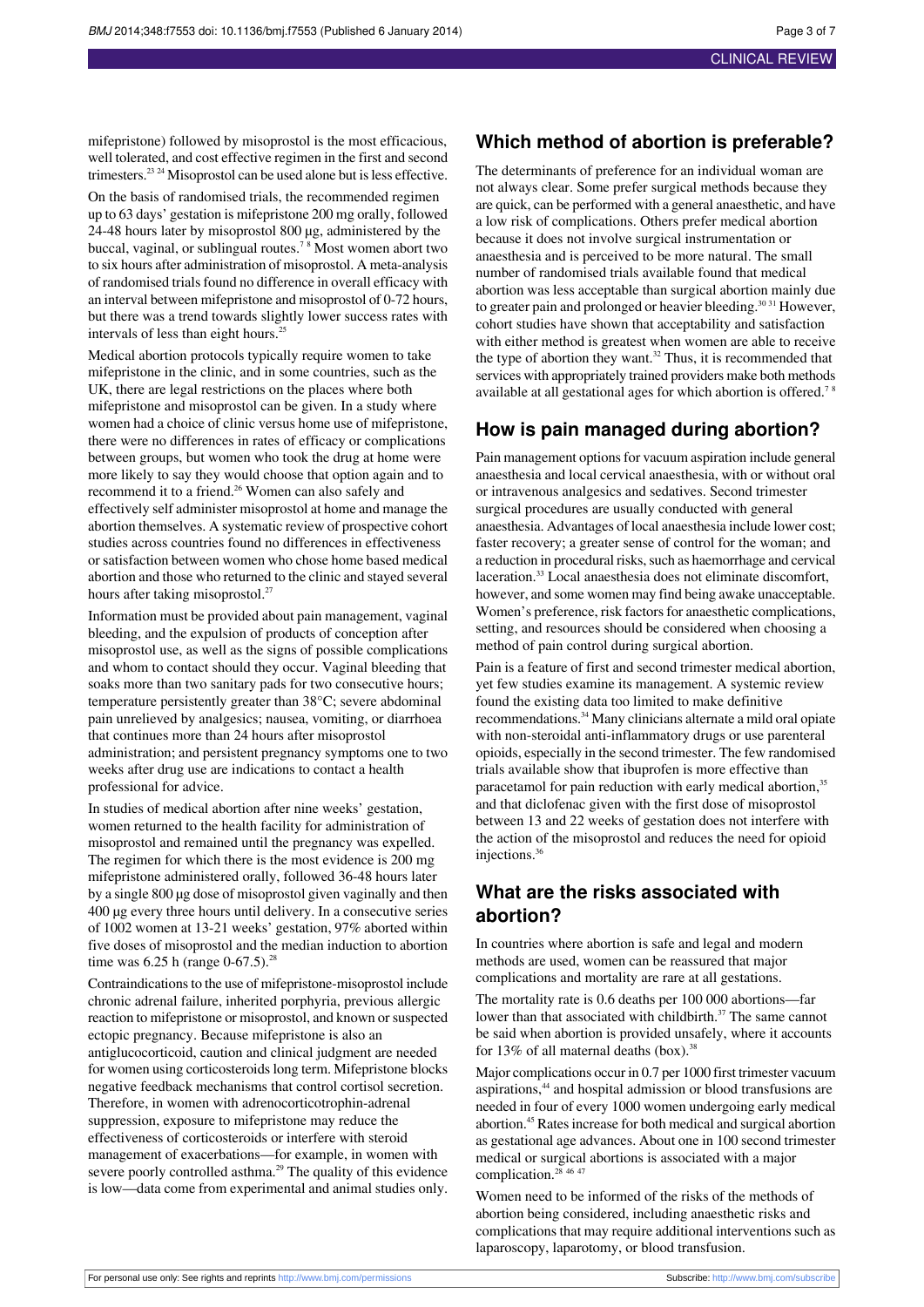#### **Unsafe abortion: a public health problem**

Roughly 25% of the world's population resides in countries with laws that prohibit abortion entirely or permit it only to save a woman's life.<sup>36</sup> Illegality does not deter women from seeking abortion but results in the provision of abortion in unsafe conditions.

Unsafe abortion is "a procedure for terminating an unwanted pregnancy either by persons lacking the necessary skills or in an environment<br>lacking the minimal medical standards or both.""<sup>0</sup> Each year 47 000 women die and m of all unsafe abortions occur. Restrictive abortion laws, a muted international response, negative attitudes towards women's autonomy, and limited access to contraception all contribute to this public health problem.

The World Health Organization outlines a human rights based approach to safe abortion care in its latest technical quidance.<sup>8</sup> Legalisation is "an essential pre-requisite."<sup>41</sup> Other requirements include training in modern abortion methods, prompt and non-judgmental management of incomplete abortion, and accessible and adequate facilities. Using telemedicine to deliver medical abortion and harm reduction models<br>to help women use misoprostol correctly can also mitigate risks where safe services d commitment by the medical community, policy makers, and law makers to eliminating unsafe abortion and advancing reproductive freedom is urgently needed.

#### **Ongoing pregnancy**

Continuing pregnancy after surgical abortion occurs in 0.2% of procedures performed at a gestation of 12 weeks or less.<sup>48</sup> Procedures in multiparous women and those conducted at six weeks' gestation or less, particularly when small suction cannulae are used, are at increased risk for failure. Failures are also more likely when abortions are performed by inexperienced surgeons and in women with uterine abnormalities.

The ongoing pregnancy rate for early medical abortion with recommended mifepristone-misoprostol regimens is 0.5-0.7%.<sup>45</sup> Continuing pregnancies are more common with the use of oral or lower doses of misoprostol. In such cases, vacuum aspiration is the treatment of choice because another dose of misoprostol is effective in less than 40% of cases.<sup>49</sup> The largest case series of medical abortions with mifepristone and misoprostol after nine weeks' gestation reported failure to pass the products of conception in  $0.2\%$  of cases.<sup>28</sup>

#### **Incomplete abortion**

Incomplete evacuation of the products of conception is a common complication of medical and surgical abortion. It leads to prolonged bleeding and uterine cramping and is usually treated by vacuum aspiration or misoprostol. The frequency of reaspiration after first and second trimester surgical abortion is 0.3-2% and 0.4-3%, respectively.<sup>50</sup>

In clinical trials using a variety of mifepristone-misoprostol regimens and treatment protocols, fewer than 5% of women needed surgery to complete the abortion.<sup>45</sup> This figure included retention of viable and non-viable pregnancies and tissue. With second trimester medical abortions, surgical removal of retained placenta occurred in 7% of cases and retained tissue was identified after discharge in 0.7%.<sup>28</sup> Many studies report routine operative removal of the placenta at a specified time after the fetus is delivered. In the absence of bleeding, however, it is safe (and preferable) to wait for spontaneous expulsion.<sup>51</sup>

#### **Haemorrhage**

After first trimester vacuum aspiration, vaginal bleeding severe enough to require hospital admission occurs in 0.007% of procedures.<sup>44</sup> In the second trimester, blood loss greater than 500 mL is seen in 0.9% of cases and transfusion is needed in  $0.09 - 0.2\%$ <sup>52</sup>

The necessity for a blood transfusion after early medical abortion is  $0.1\%$ <sup>45</sup> and slightly higher after later medical abortions  $(0.7\%)$ <sup>28</sup>

#### **Uterine perforation and cervical laceration**

Uterine perforation occurs in  $0.1$ -0.4% of surgical abortions and the risk of damage to the external os is no greater than  $1\%$ . These risks are lower for first trimester abortions and those

performed by experienced clinicians. Although cervical and uterine injury is largely obviated with medical abortion because of the lack of instrumentation, uterine rupture can occur with second trimester medical abortion and is associated with a history of caesarean delivery. A systematic review estimated the risk of uterine rupture in women with previous caesarean delivery at  $0.3\%$  (95% confidence interval  $0.08\%$  to  $1\%$ ).<sup>53</sup> The risk of uterine rupture in women without previous caesarean delivery is estimated at  $0.04\%$  (0.01% to 0.20%).

#### **Infection**

The incidence of upper genital tract infection after induced abortion, regardless of method, is less than 1% but infection can have serious consequences such as chronic pelvic pain, infertility, and ectopic pregnancy.<sup>54</sup> The presence of *Chlamydia trachomatis*, *Neisseria gonorrhoea*, and bacterial vaginosis increase the risk of post-procedural infection. Antibiotic prophylaxis at the time of surgical abortion significantly reduces the likelihood of infection compared with placebo (relative risk 0.59, 0.46 to 0.75) and is more effective and less expensive than a screen and treat approach.<sup>55</sup> Evidence for the optimal regimen is poor. Recommended regimens vary from a single dose or short (three day) course of doxycycline to presumptive treatment of chlamydia and bacterial vaginosis.<sup>756</sup>

The evidence for routine antibiotic prophylaxis with medical abortion is less clear—no randomised controlled trials have been performed. Rare deaths have been reported mainly as a result of *Clostridium* spp.<sup>57</sup> One before and after study of 227 823 women in the United States showed a 93% reduction in serious infection when two simultaneous changes were made: implementation of routine seven day course of doxycycline and a switch from the vaginal to buccal route of misoprostol.<sup>58</sup>

Recommendations for antibiotic prophylaxis with medical abortion vary greatly, with some advisory bodies concluding that the limited evidence does not support its use.<sup>8</sup>

#### **Long term sequelae**

No associations between induced abortion and ectopic pregnancy, infertility, placenta previa, or miscarriage have been proved.<sup>7</sup> Medical abortion does not differ from surgical abortion with respect to these risks.<sup>59</sup> A link between surgical but not medical abortion and a subsequent preterm birth has been reported,<sup>60</sup> but a causal association has not been established.

### **What follow-up is needed?**

When a surgical or medical abortion is uncomplicated and the success of the procedure is immediately verified, routine follow-up is not necessary.<sup>7 8 61</sup> Women should be given a follow-up visit if requested, however, and should be advised to return if they have signs of ongoing pregnancy or other problems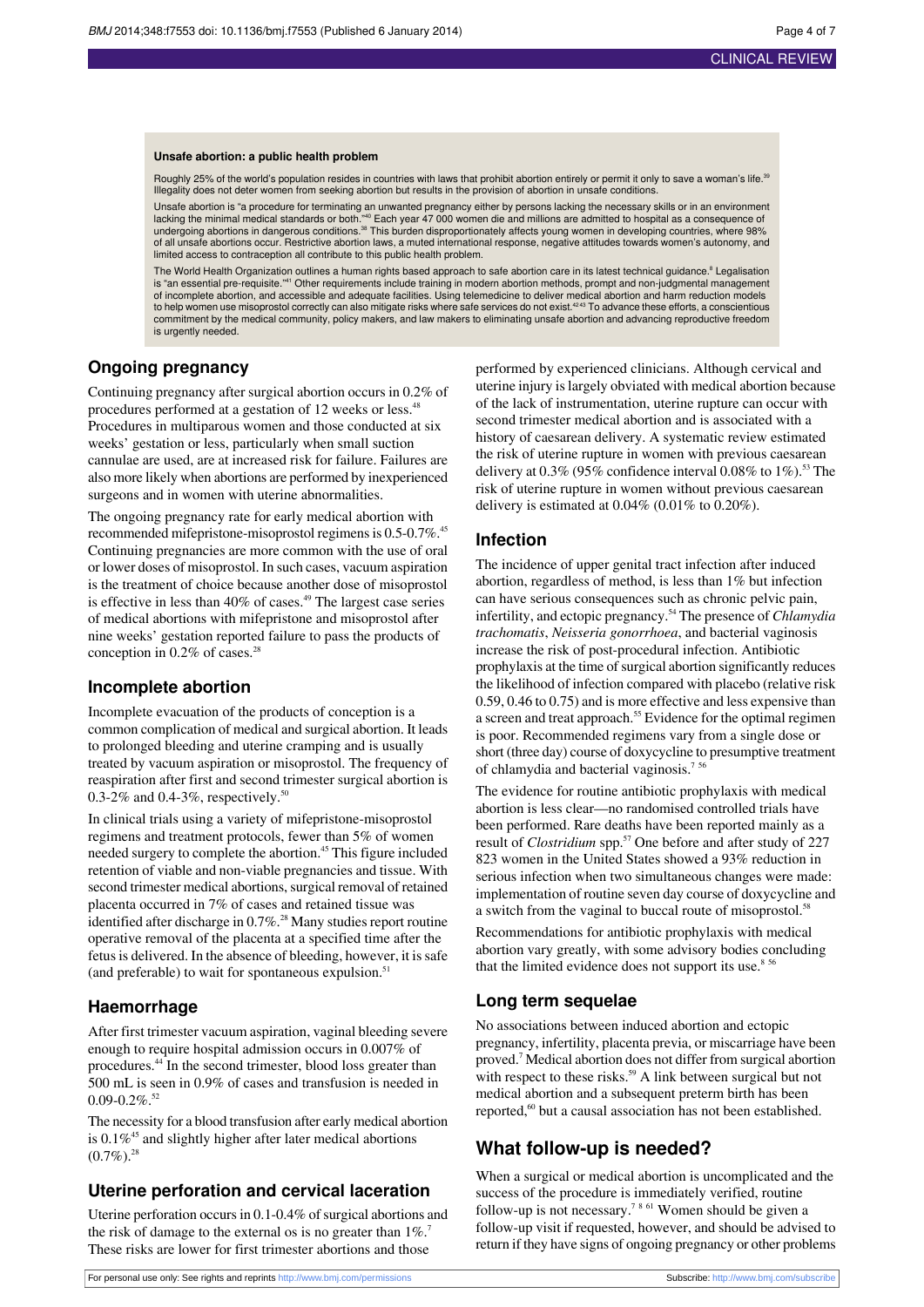such as prolonged heavy bleeding, fever, and persistent or severe pain.

The World Health Organization has concluded that routine follow-up is not needed when mifepristone-misoprostol is used for abortion up to 63 days' gestation because of its high efficacy.<sup>8</sup> However, in many settings or where misoprostol is used alone, the woman is asked to return seven to 14 days after treatment to confirm that she is no longer pregnant. Detection of an ongoing pregnancy is usually by ultrasound examination, $62$ but a history consistent with expulsion and a pelvic examination can be used if this technology is not available.<sup>8</sup> Where ultrasound is used, measurement of endometrial thickness as an indicator of incomplete abortion is not recommended because it is an unreliable predictor of the need for surgical evacuation and can lead to unnecessary interventions.<sup>63</sup>

Much research has gone into determining whether women can be followed up after an early medical abortion without returning to the healthcare facility. Alternatives include self administered symptom questionnaires and telephone follow-up with low and high sensitivity urine pregnancy tests two to four weeks after treatment.<sup>64</sup> Urine pregnancy tests are affordable, readily available, and user friendly, but caution is needed when interpreting a positive result. Even though β human chorionic gonadotrophin drops precipitously after abortion, highly sensitive tests (25 mIU/mL) are still inconclusive or falsely positive 66% and 20% of the time at two weeks and four weeks after abortion, respectively.<sup>65 66</sup> In these cases, ultrasound can be performed to determine whether the pregnancy is continuing. The results of a recent study of self assessment with a semi-quantitative urine pregnancy test that measures β human chorionic gonadotrophin at cut-off values of 25, 100, 500, 2000, and 10 000 mIU/mL were promising.<sup>67</sup> In a prospective open label trial, the test was performed before and one week after medical abortion, and pregnancy was considered ongoing if the follow-up reading was the same or higher than baseline results. Sensitivity and specificity were calculated at 100% and 97%, respectively, and 91% of participants found the test to be "very easy" or "easy" to use.

## **What contraceptive methods can be started after an abortion?**

Ovulation can resume eight to 14 days after abortion.<sup>68</sup> Therefore, women who wish to use a contraceptive method should start as soon as possible after the procedure. The practice of providing long acting reversible contraception, particularly intrauterine devices, immediately after abortion has attracted considerable attention because of its high effectiveness and potential to prevent subsequent unintended pregnancy and abortion.<sup>69 70</sup> A Cochrane review found that insertion of an intrauterine device immediately after a surgical abortion is not associated with an increased risk of complications compared with insertion two to six weeks later.<sup>71</sup> Older randomised trials showed significantly higher expulsion rates, especially when the device was inserted after second trimester surgical abortion. A meta-analysis of more recent randomised trials found expulsion by six months to be similar with immediate or delayed insertion, but that receipt and continued use of the device was significantly greater in the immediate insertion group (relative risk 1.18, 1.08 to 1.28.<sup>71</sup> Recent studies have also examined the insertion of intrauterine devices after early medical abortion once expulsion is known to be complete. Although the evidence is limited, one randomised trial found no difference in the expulsion rate with immediate compared with delayed insertion.<sup>72</sup>

Hormonal methods, including an injection or implant, can be started on the same day as a surgical abortion at any gestation. Similarly, women can start hormonal contraception when the first pill of a medical abortion regimen is given,<sup>8</sup> or on the day misoprostol is given.<sup>7</sup> The quality of the evidence for this recommendation is low because of the lack of randomised controlled trials, but several are in the pipeline.

Contributors: PAL and MF conceived and designed the article. PAL, MF, RL, and UDS drafted the manuscript. All authors reviewed, commented on, and edited drafts of the manuscript and all approved of the final manuscript. All authors are guarantors.

Competing interests: We have read and understood the BMJ Group policy on declaration of interests and declare the following interests: UDS—none. PAL is employed by the British Pregnancy Advisory Service (an independent sector abortion provider within the UK), is a board member of Medical Students for Choice (US), has received grant funding from the Society of Family Planning (US), for which she also sits on the scientific committee engaged in producing guidelines, and was a member of the Royal College of Obstetricians and Gynaecologists guideline development group "The Care of Women Requesting Induced Abortion" (UK). MF is employed by WomanCare Global, a UK registered charity. WomanCare Global has exclusive worldwide distribution rights to Ipas Manual vacuum aspiration devices and cannulae. MF is a member of Planned Parenthood Federation of America's National Medical Committee and also a member of the Society of Family Planning (US) Research Fund's 2013 small grant review committee. RL is employed by the British Pregnancy Advisory Service.

Provenance and peer review: Commissioned; externally peer reviewed.

- 1 Grimes DA, Stuart G. Abortion jabberwocky: the need for better terminology. Contraception 2010;81:93-6.
- 2 Sedgh G, Singh S, Shah IH, Åhman E, Henshaw SK, Bankole A. Induced abortion: incidence and trends worldwide from 1995 to 2008. Lancet 2012;379:625-32.
- 3 Department of Health. Abortion statistics, England and Wales: 2012. 2013. https://www. gov.uk/government/collections/abortion-statistics-for-england-and-wales. 4 Bankole A, Singh S, Haas T. Reasons why women have induced abortions: evidently
- from 27 countries. Int Fam Plann Perspect 1998;24:117-27. 5 Ingham R, Lee E, Clements SJ, Stone N. Reasons for second trimester abortions in
- England and Wales. Reprod Health Matters 2008;16(suppl 31):18-29. 6 Finer LB, Frohwirth LF, Dauphinee LA, Singh S, Moore AM. Timing of steps and reasons
- for delays in obtaining abortions in the United States. Contraception 2006;74:334-44. 7 Royal College of Obstetricians and Gynaecologists. The care of women requesting induced
- abortion. Evidence-based clinical guideline number 7. 2011. [www.rcog.org.uk/womens](http://www.rcog.org.uk/womens-health/clinical-guidance/care-women-requesting-induced-abortion)[health/clinical-guidance/care-women-requesting-induced-abortion.](http://www.rcog.org.uk/womens-health/clinical-guidance/care-women-requesting-induced-abortion)
- 8 WHO. Safe abortion: technical and policy guidance for health systems. 2nd ed. 2012. [www.who.int/reproductivehealth/publications/unsafe\\_abortion/9789241548434/en/.](http://www.who.int/reproductivehealth/publications/unsafe_abortion/9789241548434/en/)
- 9 Renner RM, Brahmi D, Kapp N. Who can provide effective and safe termination of pregnancy care? A systematic review. BJOG 2013;120:23-31.
- 10 Weitz TA, Taylor D, Desai S, Upadhyay UD, Waldman J, Battistelli MF, et al. Safety of aspiration abortion performed by nurse practitioners, certified nurse midwives, and physician assistants under a California legal waiver. Am J Public Health 2013;103:454-61.
- 11 Yarnall J, Swica Y, Winikoff B. Non-physician clinicians can safely provide first trimeste medical abortion. Reprod Health Matters 2009;17:61-9.
- 12 General Medical Council. Personal beliefs and medical practice. 2013. [www.gmc-uk.org/](http://www.gmc-uk.org/guidance/ethical_guidance/21171.asp) quidance/ethical\_quidance/21171.asp.
- 13 Rowlands S. The decision to opt for abortion. J Fam Plann Repro Health Care 2008;34:175-80.
- 14 Astbury-Ward E. Emotional and psychological impact of abortion: a critique of the literature. J Fam Plann Reprod Health Care 2008;34:181-4.
- 15 National Collaborating Centre for Mental Health. Induced abortion and mental health. A systematic review of the mental health outcomes of induced abortion, including their prevalence and associated factors. Academy of Medical Royal Colleges, 2011. [www.](http://www.nccmh.org.uk/reports/ABORTION_REPORT_WEB%20FINAL.pdf) [nccmh.org.uk/reports/ABORTION\\_REPORT\\_WEB%20FINAL.pdf.](http://www.nccmh.org.uk/reports/ABORTION_REPORT_WEB%20FINAL.pdf)
- 16 Foster DG, Gould H, Kimport K. How women anticipate coping after an abortion. Contraception 2012;86:84-90.
- 17 Kulier R, Kapp N. Comprehensive analysis of the use of pre-procedure ultrasound for first- and second-trimester abortion. Contraception 2011;83:30-3.
- Jabara S, Barnhart KT. Is Rh immune globulin needed in early first-trimester abortion? A review. Am J Obstet Gynecol 2003;188:623-7.
- 19 Wen J, Cai QY, Deng F, Li YP. Manual versus electric vacuum aspiration for first-trimester abortion: a systematic review. BJOG 2008;115:5-13.
- 20 Kapp N, Lohr PA, Ngo TD, Hayes JL. Cervical preparation for first trimester surgical abortion. Cochrane Database Syst Rev 2010;2:CD007207.
- 21 Meirik O, Nguyen TNN, Piaggio G, Bergel E, von Hertzen H. Cervical preparation with misoprostol before first trimester induced vacuum aspiration abortion reduces complications: a multicentre randomized clinical trial. Lancet 2012;379:1817-24.
- 22 Newmann SJ, Dalve-Endres A, Diedrich JT, Steinauer JE, Meckstroth K, Drey EA. Cervical preparation for second trimester dilation and evacuation. Cochrane Database Syst Rev 2010;8:CD007310.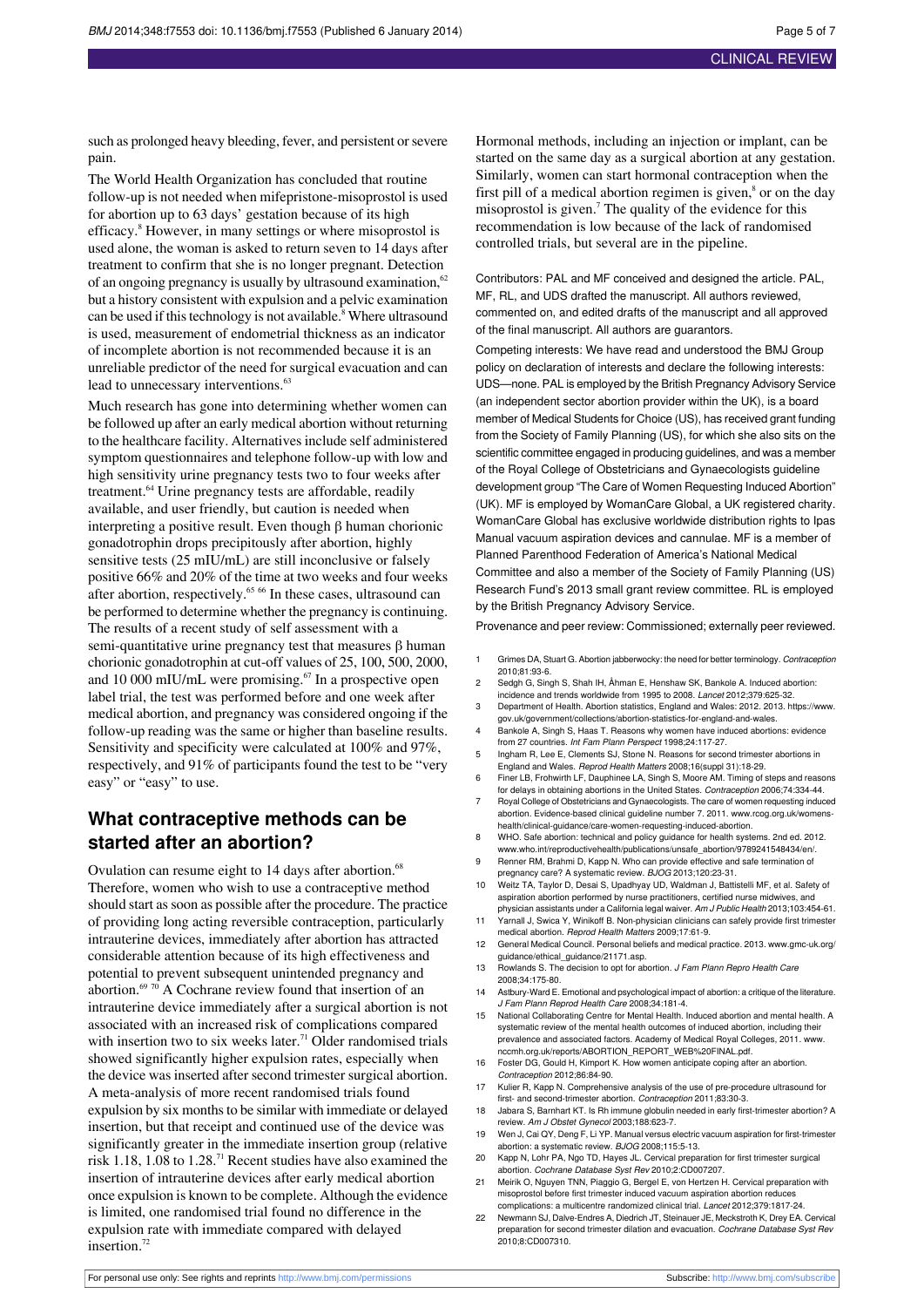#### **Questions for future research and ongoing studies**

Which type of abortion—medical or surgical—is associated with fewer complications?

What is the most effective and cost effective regimen for antibiotic prophylaxis? Is antibiotic prophylaxis warranted for medical abortion? What is the best regimen for pain management during medical abortion?

The optimal method of cervical preparation before second trimester surgical abortion remains unknown, although a multicentre randomised trial to assess this question is under way (ClinicalTrials.gov identifier: NCT01751087)

A multisite randomised equivalence trial in Sweden and the UK (ClinicalTrials.gov identifier: NCT01920022) is comparing initiation of a progestogen-only contraceptive implant on the day of mifepristone administration versus two to three weeks later. The effects on abortion outcome, complications, bleeding patterns, insertion rates, and unplanned pregnancy at one year will be studied

A multi-country randomised trial is under way in which either a contraceptive implant or depot medroxyprogesterone acetate is initiated on the day that mifepristone is administered (ClinicalTrials.gov identifier: NCDT01902485)

#### **Additional educational resources**

#### Resources for healthcare professionals

Advancing New Standards in Reproductive Health. Early abortion training workbook [\(www.ansirh.org/training/workbook.php](http://www.ansirh.org/training/workbook.php))—Free resource, registration not needed

Ipas University ([www.ipasu.org/home\)](http://www.ipasu.org/home)—Self paced learning site for reproductive healthcare providers, mainly in the developing world, with a focus on safe abortion care and post-abortion care. Free resource, registration required

Innovating Education in Reproductive Health [\(www.innovating-education.org\)](http://www.innovating-education.org/)—Research and teaching tools about reproductive health, including abortion. Free resource, registration not needed

Royal College of Obstetricians and Gynaecologists [\(www.rcog.org.uk/stratog/page/introduction-fertility-control-contraception-and-family](http://www.rcog.org.uk/stratog/page/introduction-fertility-control-contraception-and-family-planning)[planning\)](http://www.rcog.org.uk/stratog/page/introduction-fertility-control-contraception-and-family-planning)—StratOG—the RCOG's online learning resource. Tutorial on fertility control, contraception, and family planning. Paid resource, registration required

#### Resources for patients

National Abortion Federation ([www.prochoice.org/Pregnant/index.html](http://www.prochoice.org/Pregnant/index.html))—Are you Pregnant? Free pregnancy options resource, registration not required

Brook ([www.brook.org.uk](http://www.brook.org.uk/))—Free information on reproductive health from UK charity focused on people aged under 25 years; registration not needed

International Consortium for Medical Abortion ([www.medicalabortionconsortium.org\)](http://www.medicalabortionconsortium.org/)—Free, registration not needed

Women on Web [\(www.womenonweb.org](http://www.womenonweb.org/))—Abortion help service that can provide information, medical guidance, and a medical abortion to women living in countries where safe abortion is not accessible. Registration and donation required for medical abortion services, otherwise information is free and registration not needed

- 23 Kulier R, Gülmezoglu AM, Hofmeyr GJ, Cheng LN, Campana A. Medical methods for first trimester abortion. Cochrane Database Syst Rev 2004;2:CD002855.
- Wildschut H, Both MI, Medema S, Thomee E, Wildhagen MF, Kapp N. Medical methods for mid-trimester termination of pregnancy. Cochrane Database Syst Rev 2011;1:CD005216.
- 25 Wedisinghe L, Elsandabesee D. Flexible mifepristone and misoprostol administration interval for first-trimester medical termination. Contraception 2010;81:269-74.
- 26 Swica Y, Chong E, Middleton T, Prine L, Gold M, Schreiber CA, et al. Acceptability of home use of mifepristone for medical abortion. Contraception 2013;88:122-7.
- 27 Ngo TD, Park MH, Shakur H, Free C. Comparative effectiveness, safety and acceptability of medical abortion at home and in a clinic: a systematic review. Bull World Health Organ 2011;89:360-70.
- 28 Ashok PW, Templeton A, Wagaarachchi PT, Flett GM. Midtrimester medical termination of pregnancy: a review of 1002 consecutive cases. Contraception 2004;69:51-8.
- 29 Sitruk-Ware R, Spitz, IM. Pharmacological properties of mifepristone: toxicology and safety in animal and human studies. Contraception 2003;68: 409-20.
- 30 Say L, Kulier R, Gülmezoglu M, Campana A. Medical versus surgical methods for first ster termination of pregnancy. Cochrane Database Syst Rev 2005;1:CD003037.
- 31 Lohr PA, Hayes JL, Gemzell-Danielsson K. Surgical versus medical methods for second trimester induced abortion. Cochrane Database Syst Rev 2008;1:CD006714. 32 Henshaw RC, Naji SA, Russell IT, Templeton AA. Comparison of medical abortion with
- surgical vacuum aspiration: women's preferences and acceptability of treatment. BMJ 1993;307:714-7.
- 33 Grimes DA, Schulz KF, Cates W Jr, Tyler CW Jr. Local versus general anesthesia: which is safer for performing suction curettage abortions? Am J Obstet Gynecol 1979;135:1030-5.
- 34 Jackson E, Kapp N. Pain control in first-trimester and second-trimester medical termination of pregnancy: a systematic review. Contraception 2011;83:116-26.
- 35 Livshits A, Machtinger R, David LB, Spira M, Moshe-Zahav A, Seidman DS. Ibuprofen and paracetamol for pain relief during medical abortion: a double-blind randomized controlled study. Fertil Steril 2009;91:1877-80.
- 36 Fiala C, Swahn ML, Stephansson O, Gemzell-Danielsson K. The effect of non-steroidal anti-inflammatory drugs on medical abortion with mifepristone and misoprostol at 13-22 reeks gestation. Hum Reprod 2005;20:3072-7.
- 37 Raymond EG, Grimes DA. The comparative safety of legal induced abortion and childbirth in the United States. Obstet Gynecol 2012;119:215-9.
- 38 WHO. Unsafe abortion: global and regional estimates of the incidence of unsafe abortion and associated mortality in 2008. 6th ed. 2011. [www.who.int/reproductivehealth/](http://www.who.int/reproductivehealth/publications/unsafe_abortion/9789241501118/en/) [publications/unsafe\\_abortion/9789241501118/en/](http://www.who.int/reproductivehealth/publications/unsafe_abortion/9789241501118/en/).
- 39 Center for Reproductive Rights. The world's abortion laws map 2013 update. [http://](http://reproductiverights.org/sites/crr.civicactions.net/files/documents/AbortionMap_Factsheet_2013.pdf) [reproductiverights.org/sites/crr.civicactions.net/files/documents/AbortionMap\\_Factsheet\\_](http://reproductiverights.org/sites/crr.civicactions.net/files/documents/AbortionMap_Factsheet_2013.pdf) [2013.pdf.](http://reproductiverights.org/sites/crr.civicactions.net/files/documents/AbortionMap_Factsheet_2013.pdf)
- 40 WHO. The prevention and management of unsafe abortion. Report of a technical. working group. 1992. [http://whqlibdoc.who.int/hq/1992/WHO\\_MSM\\_92.5.pdf](http://whqlibdoc.who.int/hq/1992/WHO_MSM_92.5.pdf).
- 41 Berer M. Making abortions safe: a matter of good public health policy and practice. Bull World Health Organ 2000;78:580-92.
- 42 Gomperts RJ, Jelinska K, Davies S, Gemzell-Danielsson K, Kleiverda G. Using telemedicine for termination of pregnancy with mifepristone and misoprostol in settings where there is no access to safe services. BJOG 2008;115:1171-5; discussion 1175-8.
- 43 Hyman A, Blanchard K, Coeytaux F, Grossman D, Teixeira A. Misoprostol in women's hands: a harm reduction strategy for unsafe abortion. Contraception 2013;87:128-30.
- 44 Hakim-Elahi E, Tovell HM, Burnhill MS. Complications of first-trimester abortion: a report of 170 000 cases. Obstet Gynecol 1990;76:129-35.
- 45 Raymond EG, Shannon C, Weaver MA, Winikoff B. First-trimester medical abortion with mifepristone 200 mg and misoprostol: a systematic review. Contraception 2013;87:26-37.
- 46 Frick AC, Drey EA, Diedrich JT, Steinauer JE. Effect of prior caesarean delivery on risk of second-trimester surgical abortion complications. Obstet Gynecol 2010;115:760-4. 47 Peterson WF, Berry FN, Grace MR, Gulbranson CL. Second-trimester abortion by dilatation
- and evacuation: an analysis of 11,747 cases. Obstet Gynecol 1983;62:185-90. 48 Kaunitz AM, Rovira EZ, Grimes DA, Schulz KF. Abortions that fail. Obstet Gynecol
- 1985;66:533-7. 49 Reeves MF, Kudva A, Creinin MD. Medical abortion outcomes after a second dose of
- misoprostol for persistent gestational sac. Contraception 2008;78:332-5.
- 50 Lichtenberg ES, Grimes DA. Surgical complications: prevention and management. In: Paul M, Lichtenberg ES, Borgatta L, Grimes DA, Subblefield PA, Creinin MD, eds. Management of unintended and abnormal pregnancy: comprehensive abortion care. Wiley-Blackwell, 2009:224-51.
- Borgatta L, Kapp N; Society of Family Planning. Clinical guidelines. Labor induction abortion in the second trimester. Contraception 2011;84:4-18.<br>52 Grossman D, Blanchard K, Blumenthal P. Complications after second trimester surgica
- and medical abortion. Reprod Health Matters 2008;16(suppl 31):173-82.
- 53 Goval V. Uterine rupture in second-trimester misoprostol-induced abortion after cesare delivery: a systematic review. Obstet Gynecol 2009;113:1117-23.
- 54 Heisterberg L, Hebjorn S, Andersen LF, Petersen H. Sequelae of induced first-trimester abortion. A prospective study assessing the role of postabortal pelvic inflammatory disease and prophylactic antibiotics. Am J Obstet Gynecol 1986;155:76-80.
- 55 Low N, Mueller M, Van Vliet HA, Kapp N. Perioperative antibiotics to prevent infection after first-trimester abortion. Cochrane Database Syst Rev 2012;3:CD005217.
- 56 Achilles SL, Reeves MF; Society of Family Planning. Prevention of infection after induced abortion: SFP guideline 2010. Contraception 2011;83:295-309.
- 57 Cohen AL, Bhatnagar J, Reagan S, Zane SB, D'Angeli MA, Fischer M, et al. Toxic shock associated with Clostridium sordellii and Clostridium perfringens after medical and spontaneous abortion. Obstet Gynecol 2007;110:1027-33.
- 58 Fjerstad M, Trussell J, Sivin I, Lichtenberg ES, Cullins V. Rates of serious infection after<br>changes in regimens for medical abortion. N Engl J Med 2009;361:145-51.
- 59 Virk J Zhang J, Olsen J. Medical abortion and the risk of subsequent adverse pregnancy outcomes. N Engl J Med 2007;357:648-53.
- 60 Shah P, Zao J; on behalf of Knowledge Synthesis Group of Determinants of Preterm/LBW Births. Induced termination of pregnancy and low birthweight and preterm birth: a systematic review and meta-analyses. BJOG 2009;116:1425-42.
- 61 Grossman D, Ellertson C, Grimes DA, Walker D. Routine follow-up visits after first-trimester induced abortion. Obstet Gynecol 2004;103:738-45.